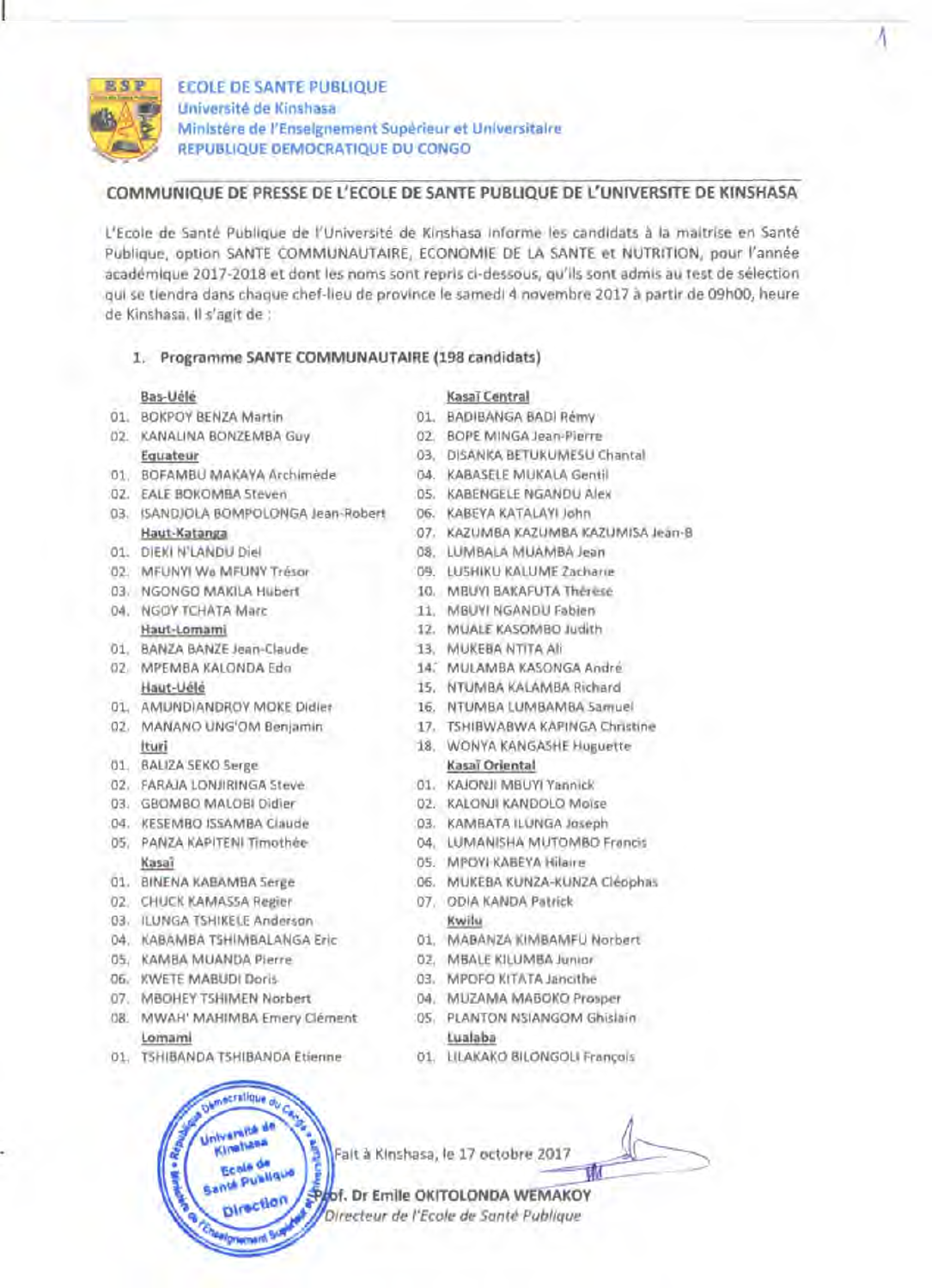

# **ECOLE DE SANTE PUBLIQUE Universite de Kinshasa Ministere de l'Enseignement Superieur et Universitaire REPUBLIQUE DEMOCRATIQUE DU CONGO**

- 01. BAKAPANA ISALUMU Nadine 47. MASHUKANO LUMOO Nicole
- 02. BILONGI BENAZO Patrick 48. MASIKA HAMUNAKI Lydie
- 03. BITAMBULA NDONTONI Shirley 49. MASOKA DIATA Baudouin
- 
- 05. BOMPONDO LOMBOTO Jonathan 51. MAWETE TUNDA Judith
- 
- 
- 
- 
- 
- 
- 
- 
- 
- 
- 16. KABALU TSHIONGO Japhet 62. MULUMA NKULA Jerry
- 
- 18. KABASUBABO KABENGELE Francis 64. MVUANDULU MALOSA Willy
- 
- 20. KAKULA KOKA SABU Christian 66. NAMEGABE BULONZA Olivier
- 
- 22. KANIKA MASSAMBA Jean-Claude 68. NDELO MATONDO Patrick
- 23. KAPINGA MULUMBA Marlene 69. NDEMERE MUSAFIRI Papy
- 
- 
- 
- 
- 
- 
- 
- 
- 32. KUTUPA MBAU Eric Ezer 78. NZUZI KIEYA Catherine
- 33. KWILU BAWELE Celine 79. ONGOMA SHEKO Nounou
- 34. LAWANGA ONTSHICK Leader 80. PEMBA KALONJI Nathalie
- 
- 
- 37. LUBANDA MUSUMBA Nicole 83. TAKOY OTSHUDIEMA Taty
- 38. LUBUNGU MITSHI Berthe 84. TODINGA MBE Myriam
- 39. LUKUNKA MABUANKULU Jeannot 85. TORONGO GOY Papy
- 40. LUSANGA NZOLANTIMA Gaylord 86. TSANGA NLANDU Clemence
- 41. LUZAYADIO MONZELE Rebecca 87. TSHILUMBA MUADIAMVITA Dady
- 42. MAFUILA KABWIKU Gilbert 88. VAMBREKELE MANUANA Van
- 43. MAKASH MA MBOPEY Macky 89. WOMBA TSHOMBA Lucette
- 44. MALWENGO KASONGO Padra 90. WOTO WOTO Paul
- 45. MANGABA BOTUKA Lyly 91. YALA KIEKI Carine
- 



## **Kinshasa Kinshasa (suite)**

- 
- 
- 
- 04. BOKOLO WAMBA Michel 50. MATUNGA KANUDI Muriel
	-
- 06. BUEYA MBUYI Gisele 52. MAZONO MPIA Christian
- 07. BUKASA KAZADI Joe 53. MBIKAYI BIAYI Gabin
- 08. BUZANGU LUABA Patrick 54. MBUYI KAYOMBO Placide
- 09. CIBANGU CIBANGU Christian 55. MBUYI Wa MBUYI Nahum
- 10. DIAZABAKANA MIABOUABANA Mignon 56. MILO KEBWI Louis Marie Grignion
- 11. DIBWE KALALA Daniel 57. MINTA BIBINA Taty
- 12. IBANDA MVUNZI Emmanuel 58. MOBUBA MONGA LlNGONGE Guy
- 13. IBENI LUFWA Charles 59. MOIKO OKALE Joseph Guylain
- 14. ILUNGA NZUMALA Marcel 60. MUHINDO KATEMBO Jean-Claude
- 15. ITOKA BIMBAKILA N'LANDU Christian 61. MULAMBA LUNYANGU Gentil
	-
- 17. KABASELETSHIANUKE Olivier 63. MUSIMBI MULILU Tresor
	-
- 19. KABOBO TSHIALA Valery 65. MWANZA AFUA Consolatrice
	-
- 21. KAMBAU MANESA Deogracias 67. NAWUDIKWENI KULEKISA Christelle
	-
	-
- 24. KASHALA BEYAJosue 70, NGALULA MUANZA Isabelle
- 25. KIBA N'SONA Nanou 71. NGAMUKIE SONA Solange
- 26. KIMBENI VUANGA Djamel 72. NGIMPILI KENTIBE Papy
- 27. KISUKA MAGHEMA Kimo-Nathan 73. NKONKO LUTUMBA Georges
- 28. KITOKO PALABA Jonathan 74. NSIALA MBALA Rossy
- 29. KODONDI DIBERE Steve 75. NSIMBIDI MAKANGU Runo
- 30. KOPI KELENDA Ethis 76. NTANGA MBOMBO Therese
- 31. KUSOMBI TSHIBAMBA Christian 77. NYALIPOKO NYAKPOKOLO Marthe
	-
	-
	-
- 35. LHUDAL LHUDAL John 81. SANVUA DAMWAZO Gustave
- 36. LOMBE YODI Diallo 82. SOYONGO GUBALA Patricia
	-
	-
	-
	-
	-
	-
	-
	-
	-
- 46. MANZONZO NSAI Nana 92. ZOLA KANGOLO Christian

Fait à Kinshasa, le 17 octobre 2017

 $\frac{1}{10}$ 

**of. Dr Emile OKITOLONDA WEMAKOY** *Directeur de l'Ecole de Sante Publique*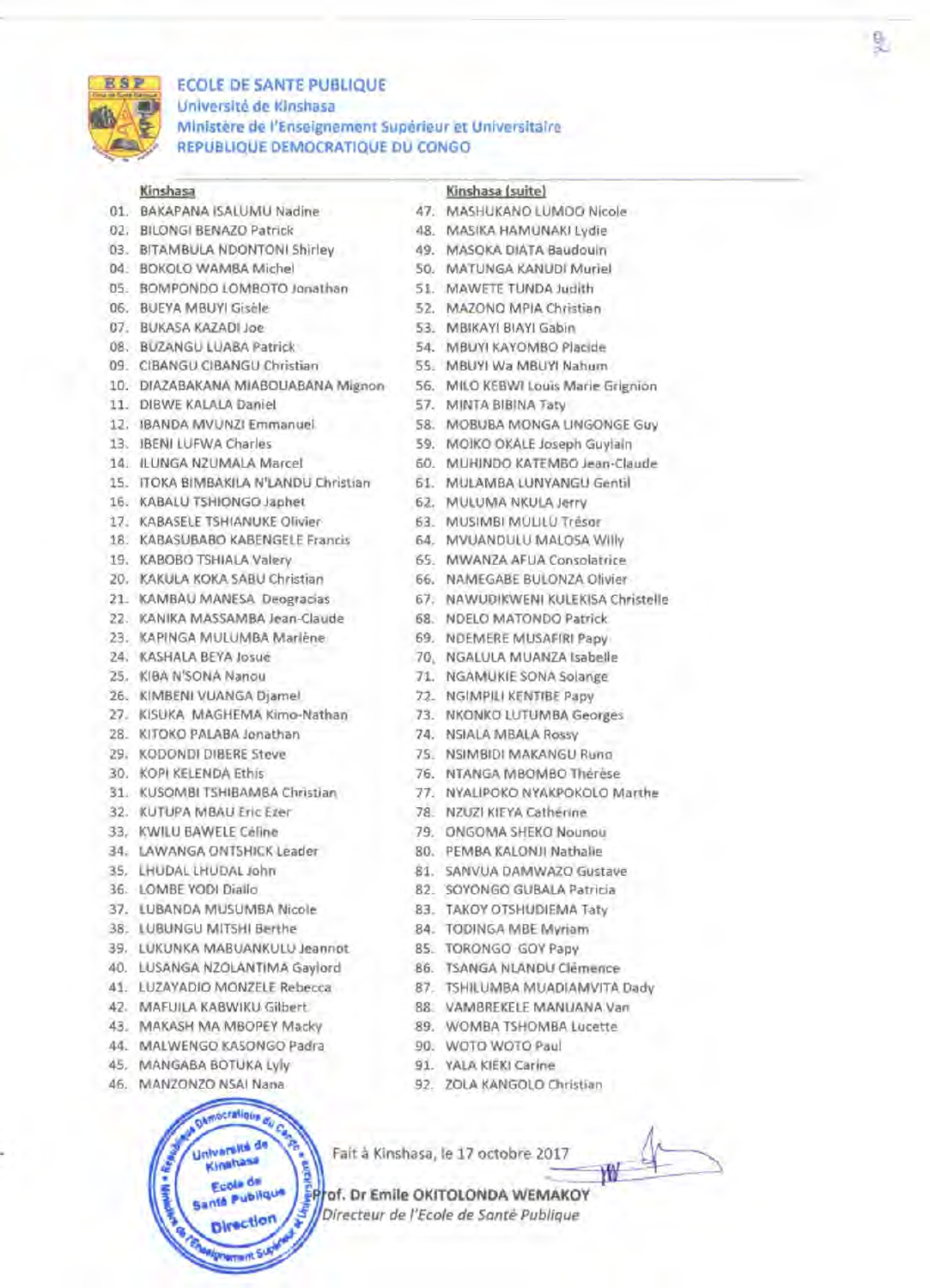

## ECOLE DE SANTE PUBLIQUE unlverslte de Kinshasa Ministere de J'Enseignement Superieur et Universitaire REPUBLIQUE DEMOCRATIQUE DU CONGO

## Kongo Central Sankuru

- 01. BAKWATA KWONKE Job 01. BIUMA NTUMBA Say-Yes
- 
- 
- 
- 
- 
- 
- 08. MUIZILA MUIZILA Alex Sud-Ubangi
- 
- 
- 11. NYIMI KHONDE Eddy Michel 03. KONGBO KAYA Justin
- 
- 
- 01. ILANGA WANDA Joseph Tanganyika
- 01. AMURI MASILANGA Alexandre Tshopo
- 
- 
- 04. KINGUMBA MUBINDUKILA Jean 03. MEBWA MOHALA Franck
- 
- 
- 07. OKITENYEMA ONOYA Stanis 06. YAlUNGU LOBANGA Heritier
- 08. TCHANGOZI ABEL Augustin Tshuapa
- 09. TWENDE MUKENGESHAY Patrick 01. BONKONO EMBElE Jose
- 10. UlUMBO MOTONGO Jean-luc
- 11. YANGO WA YANGO Jepsy Grace
- 12. YEMBA UNDA TSHOMBA

### Nord-Kivu

- 01. BASIMUONEYE KAHUTSI Jean-Paul
- 02. KAKUlE MATHINA Grevisse
- 03. MUHINDO MUHONGYA Norbert
- 04. MUMBERE MUSONGYA Olivier
- OS. MUSUBAHO KEUKEU Blaise
- 06. PAlUKU lWANZO Pablo

- 
- 02. BANGANI LUPANGU Theophile 02. KULONDWA BYENDA Jean-Claude
- 03. BAZINGA MABA Basile 03. LONDOLA LODI Guy
- 04. BWEKE MOANDA Marc 04. ODIMA DUNGU Gabriel
- OS. DlANSONI DIDILA Rubens OS. TETE NDJEKA Charles
- 06. lUSANDU NZUZI Alexis 06. WETSHI'AKANDJA NDJATE Andre
- 07. MABUAKA MPANZU Romain 07. ZIHINDULA MACECE Maurice
- 09. NGOMA DISUKA Bienvenu 01. BADIBANGA MUDIANDAMBU Jean-Paul
- 10. NSOKI NZEMBA Yvette 02. DAWILI NGAMOLINUI Jacques
	-
- 12. NZAU NSASI Clement 04. LOlEMA BAKWA Zacharie
- 13. UMBA MBUZI Ambroise 05. LOMENDJE OKASO Gustave
	- Mai-Ndombe 06. SALO BOWANGA John
	- Maniema 01. BAHATI MASILIA John
- 02. ATIBU YUMA Gabriel 01. LOOLI LIOGALI Margueritte
- 03. HERADY NAZERE Bob 02. MALIKIDOGO VANZWA Hortense
	-
- OS. MBUNGI PANGALALA Placide 04. NOMOPUANE KABUDRI Catherine
- 06. OHANO LUNGE Valery OS. TSHIBANGU MUTELU Leon Richard
	-

Prof. Dr Emile OKITOLONDA WEMAKOY *Directeur de I'Ecole de Sante Publique*

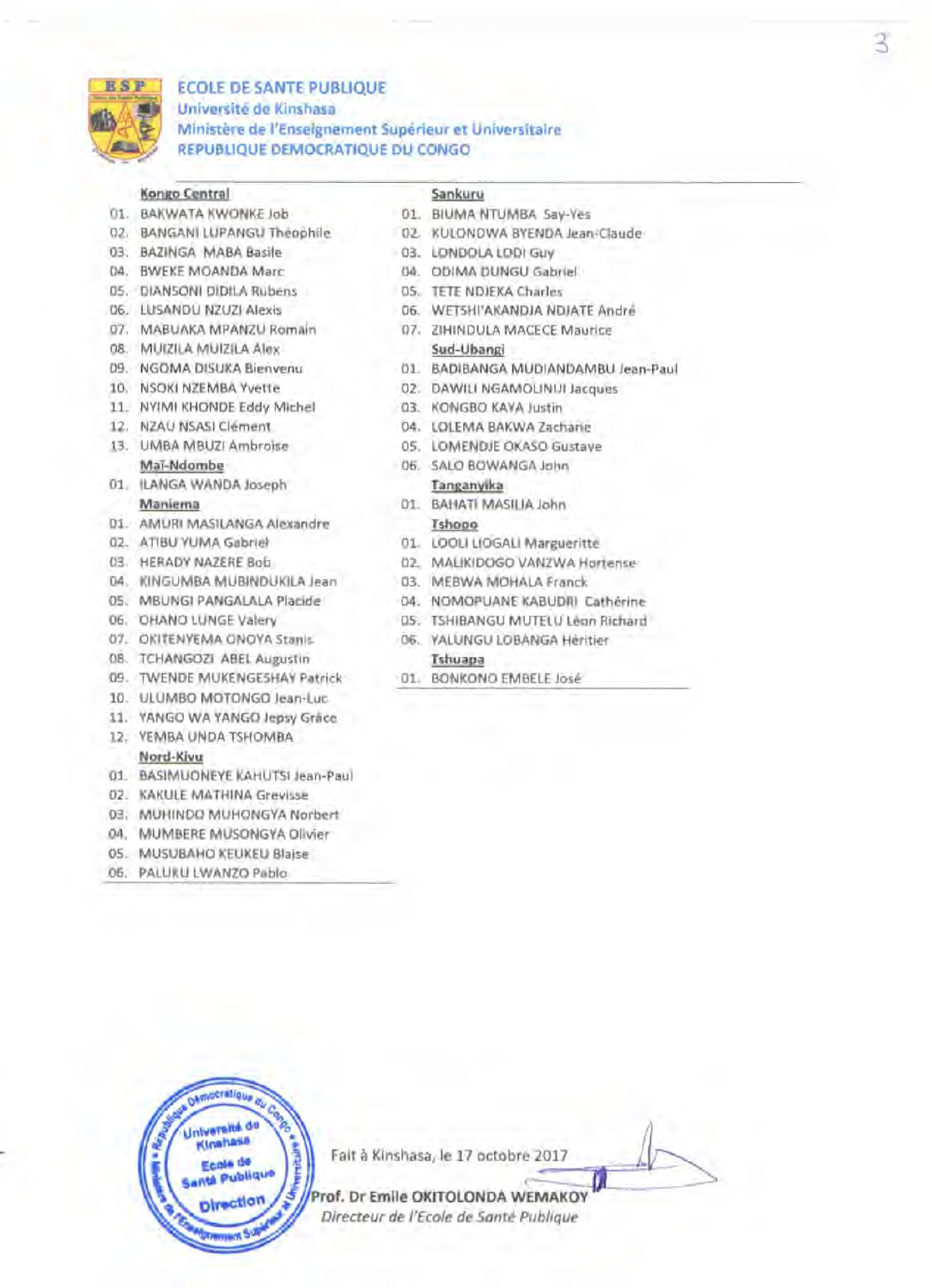

# ECOLE DE SANTE PUBLIQUE Universite de Kinshasa Ministere de l'Enseignement Superieur et Universitaire REPUBLIQUE DEMOCRATIQUE DU CONGO

## 2. Programme ECONOMIE DE LA SANTE (70 candidats)

### Ituri

- 01. ARIONZI AMANIO Faustin
- 02. BARAKA TCHUVI
- 03. KAHINDO MUSERO Bijou Kasai
- 01. KABALA KABALA Laurent
- 02. KONYI MAMBA Magellan
- 03. MANENGA MEKANDA Jonas
- 04. MUELA MAYENGA Albert
- OS. NKODJI BOOK'ONSANGA Gustave Kasai Central
- 01. BAKAMBAMBA JIBIKALAYI Brigitte
- 02. NGALAMULUME MUABI Gaston
- 03. NGOY KASONGO Celestin Kasai Oriental
- 01. MBUYI KADYANGA Johnny Kinshasa
- 01. BANZA ILUNGA Christian
- 02. BIKAULA NGWIDIWO Jacques
- 03. BOLAMBA GHELOGO Edouard
- 04. BUABUA LUMUANGA Joseph
- OS. BUKA FUNZI Hubert
- 06. BUKASA MALONGU Maurice
- 07. ELOOT ONDAIN Tyty
- *OB.* ILUANKOY' OMPELI Jean-Rene
- 09. IMONGO NAMWI Patricia
- 10. KANANGILA MULOWAYI Baron
- 11. KANINGIKINE BAKITUKA Barthelemy
- 12. KATSHITSHI MATONDO Jean-Jacques
- 13. KETA MUSAKI Ross Roy
- 14. KIBWAKA TAWANGANI Tao
- 15 KILABI NGUNZA Luc
- 16. KIMBIILENDA Michel
- 17. KIMWESA BAYEKULA King
- is. KISAKA PIWU Pierre
- 19. LAU PAMBU Mamie
- 20. LOMINGO KILOLA Martyse
- 21. LUBAKI MPUNGI Judith
- 22. MAKENGO



### Kinshasa (suite)

- 23. MASENGU KALONJI Lisette
- 24. MAZEZ KABEYAdolphe
- 25. MIHALI BAMBULE Viviane
- 26. MOKULAYANGA LALA Christian Coco
- 27. MPIANA KAZAMBWE Xavier
- *2B.* MUDUMBI KAJURU Nelly
- 29. MUTOMBO KABASELE Robert
- 30. NKINZI MANWANA Sylvain
- 31. NKOKO MANDIANGU Alain
- 32. NTANGA KALENDA Chantal
- 33. NTANGU MPURAKES Paul
- 34. NZUZI MIZELE Zinc Roger
- 35. TETE KANTANY N'DER
- 36. WEMBO ONANKOY Papy Kongo Central
- 01. KABISAYI KALUBI Serge Andre
- 02. KINKELA MFINDA Claver
- 03. MATADI NGANGALA Thierry
- 04. MVEMBA MVEMBA Romain
- OS. NKILA NZAMBI Emmanuel Kwilu
- 01. PANGU MBUKA Charles
- 02. ZINGI LUSAKU Lievin lomami
- 01. KASENGA TSHIBANGU Daniel
- 02. LUMBALA LEU Robert lualaba
- 01. MWANGA KAMBI Gabriel Maniema
- 01. KIKUNI FERUZI Innocent
- 02. KIKUNI SALUMU John Maurice
- 03. MASKINI MUHEMEDI Salvador
- 04. WALUBANGI MWANAYAMBA Pierre Nord Kivu
- 01. HABARUGIRTA HITIMANA Emmanuel
- 02. KATEMBO KAVIRI Charles
- 03. MUKOKO KAMBALE Jean

Fait à Kinshasa, le 17 octobre 2017

**bf. Dr Emile OKITOLONDA WEMAKOY** *irecteur de I'Ecole de Sante PubJique*

IW